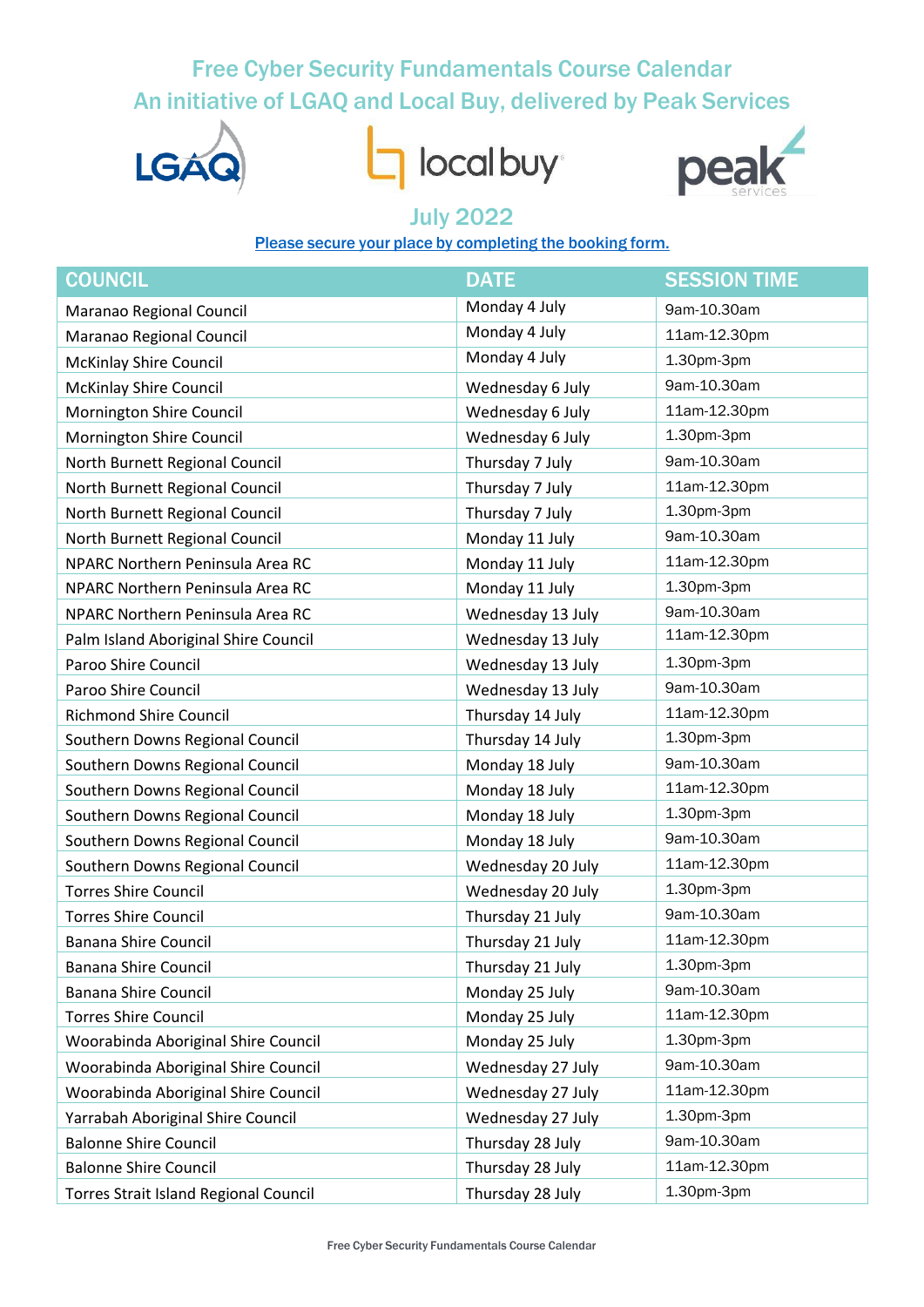## August 2022

#### Please secure your place by [completing](https://www.wearepeak.com.au/directory-record/158/cyber-security-fundamentals) the booking form.

| <b>COUNCIL</b>                               | <b>DATE</b>               | <b>SESSION TIME</b> |
|----------------------------------------------|---------------------------|---------------------|
| <b>Torres Strait Island Regional Council</b> | Monday 1 August           | 9am-10.30am         |
| <b>Torres Strait Island Regional Council</b> | Monday 1 August           | 11am-12.30pm        |
| <b>Torres Strait Island Regional Council</b> | Monday 1 August           | 1.30pm-3pm          |
| <b>Torres Strait Island Regional Council</b> | <b>Wednesday 3 August</b> | 9am-10.30am         |
| <b>Torres Strait Island Regional Council</b> | <b>Wednesday 3 August</b> | 11am-12.30pm        |
| <b>Torres Strait Island Regional Council</b> | Wednesday 3 August        | 1.30pm-3pm          |
| <b>Torres Strait Island Regional Council</b> | Thursday 4 August         | 9am-10.30am         |
| <b>Torres Strait Island Regional Council</b> | Thursday 4 August         | 11am-12.30pm        |
| <b>Torres Strait Island Regional Council</b> | Thursday 4 August         | 1.30pm-3pm          |
| <b>Cairns Regional Council</b>               | Monday 8 August           | 9am-10.30am         |
| <b>Cairns Regional Council</b>               | Monday 8 August           | 11am-12.30pm        |
| Cairns Regional Council                      | Monday 8 August           | 1.30pm-3pm          |
| <b>Cairns Regional Council</b>               | Wednesday 10 August       | 9am-10.30am         |
| <b>Cairns Regional Council</b>               | Wednesday 10 August       | 11am-12.30pm        |
| <b>Cairns Regional Council</b>               | Wednesday 10 August       | 1.30pm-3pm          |
| <b>Cairns Regional Council</b>               | Thursday 11 August        | 9am-10.30am         |
| Cairns Regional Council                      | Thursday 11 August        | 11am-12.30pm        |
| Cairns Regional Council                      | Thursday 11 August        | 1.30pm-3pm          |
| City of Gold Coast                           | Monday 15 August          | 9am-10.30am         |
| City of Gold Coast                           | Monday 15 August          | 11am-12.30pm        |
| City of Gold Coast                           | Monday 15 August          | 1.30pm-3pm          |
| City of Gold Coast                           | Wednesday 17 August       | 9am-10.30am         |
| City of Gold Coast                           | Wednesday 17 August       | 11am-12.30pm        |
| City of Gold Coast                           | Wednesday 17 August       | 1.30pm-3pm          |
| City of Gold Coast                           | Thursday 18 August        | 9am-10.30am         |
| City of Gold Coast                           | Thursday 18 August        | 11am-12.30pm        |
| City of Gold Coast                           | Thursday 18 August        | 1.30pm-3pm          |
| <b>Brisbane City Council</b>                 | Monday 25 August          | 9am-10.30am         |
| <b>Brisbane City Council</b>                 | Monday 25 August          | 11am-12.30pm        |
| <b>Brisbane City Council</b>                 | Monday 25 August          | 1.30pm-3pm          |
| <b>Brisbane City Council</b>                 | Wednesday 27 August       | 9am-10.30am         |
| <b>Brisbane City Council</b>                 | Wednesday 27 August       | 11am-12.30pm        |
| <b>Brisbane City Council</b>                 | Wednesday 27 August       | 1.30pm-3pm          |
| <b>Brisbane City Council</b>                 | Thursday 28 August        | 9am-10.30am         |
| <b>Brisbane City Council</b>                 | Thursday 28 August        | 11am-12.30pm        |
| <b>Brisbane City Council</b>                 | Thursday 28 August        | 1.30pm-3pm          |